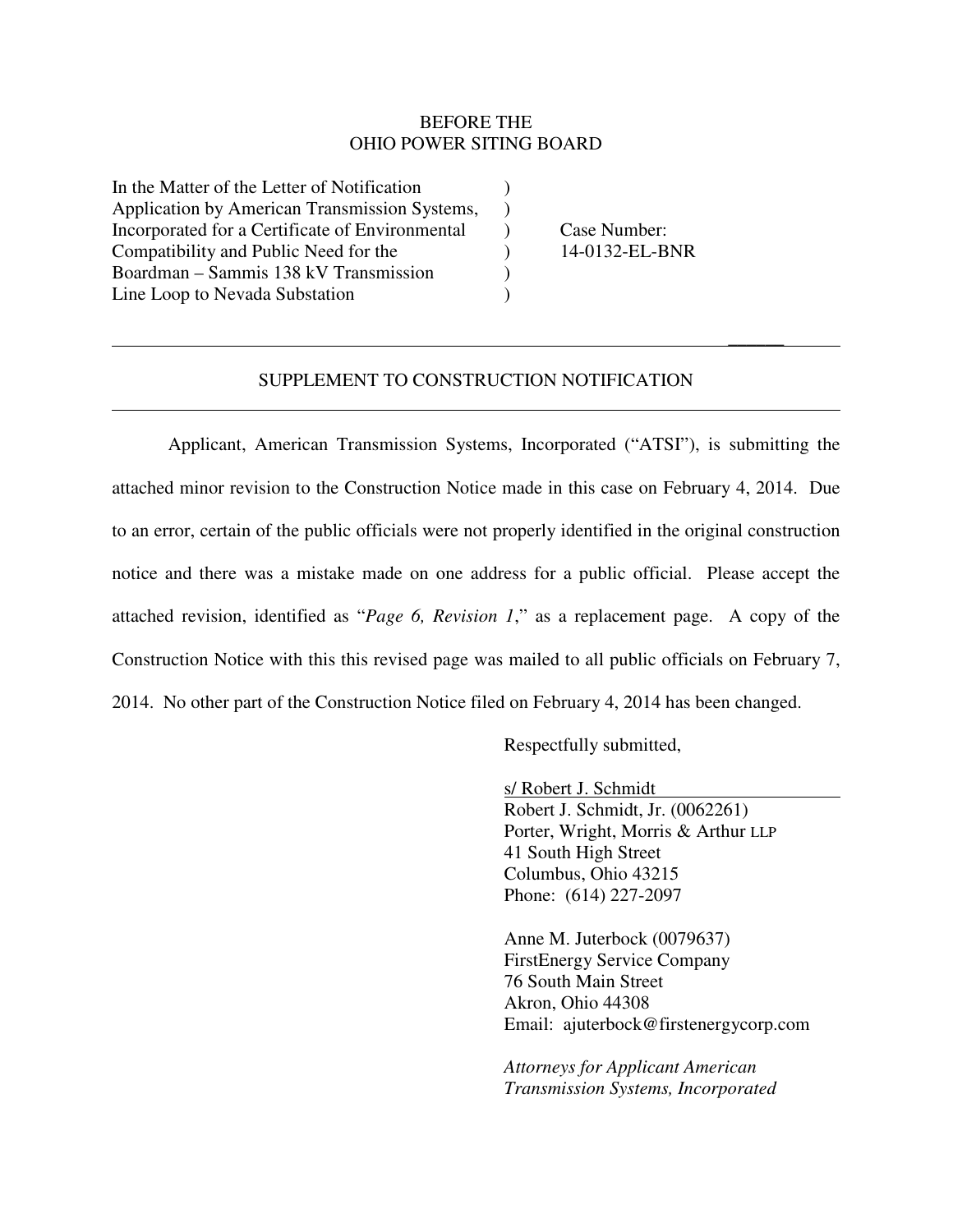#### CERTIFICATE OF SERVICE

 I hereby certify that a copy of the foregoing "Supplement to Construction Notification" was served upon the following persons by electronic filing on February 10, 2014 and subsequently mailing a copy, postage prepaid, addressed to:

> Christine Pirik, Esq. Attorney Examiner Public Utilities Commission of Ohio 180 E. Broad Street, 12th Floor Columbus, Ohio 43215

Bill Wright, Esq. Section Chief Office of the Attorney General of Ohio Public Utilities Section 180 East Broad Street Columbus, Ohio 43215-3793

Klaus Lambeck, Chief Facilities, Siting & Environmental Analysis Division Ohio Power Siting Board 180 East Broad Street Columbus, Ohio 43266-0573

> s/ Robert J. Schmidt Robert J. Schmidt

COLUMBUS/1707940v.1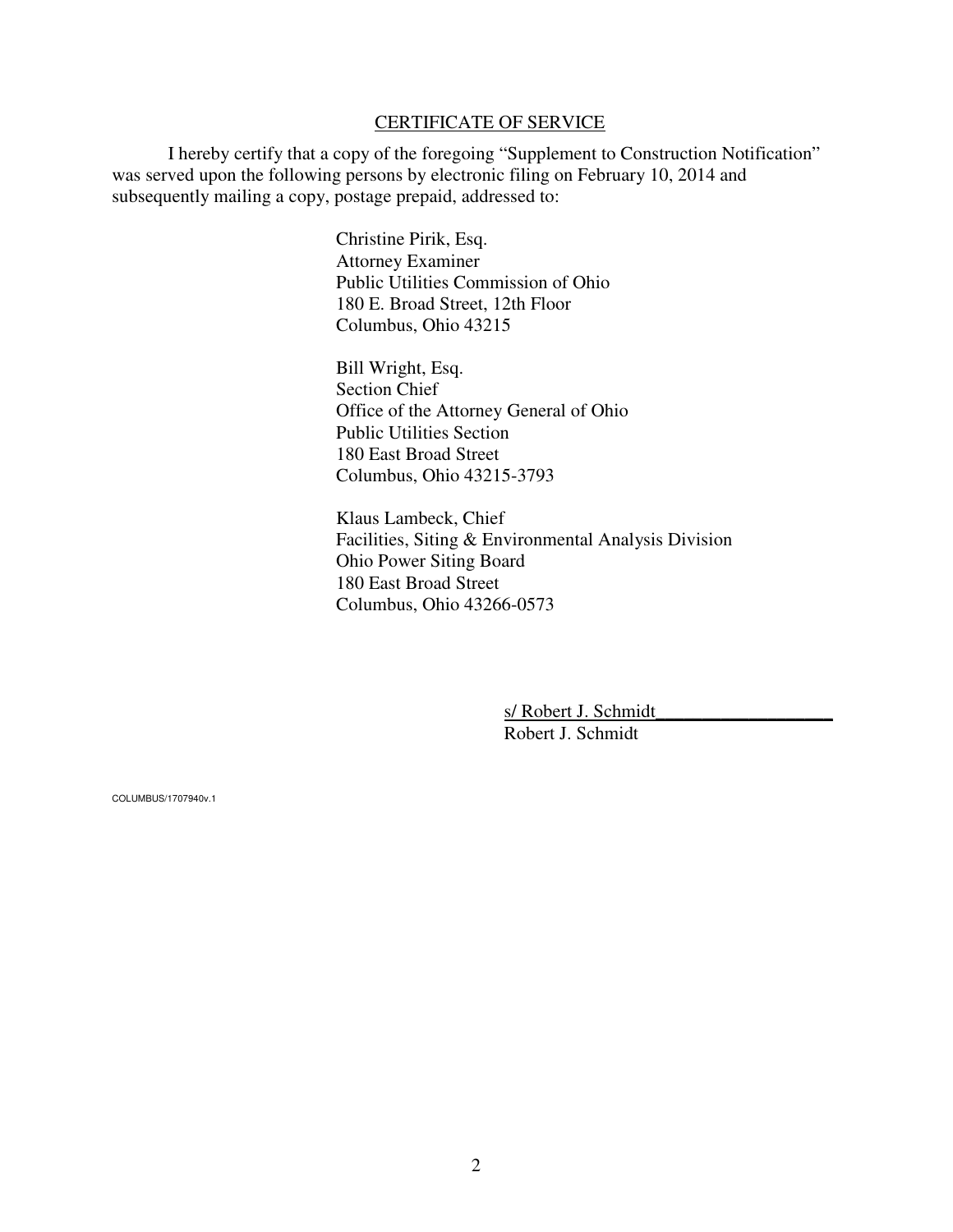| Table 1. Existing Transmission ROW Easements or Property Owned by<br><b>FirstEnergy Companies</b> |                                                                                                                                                                                  |                         |  |
|---------------------------------------------------------------------------------------------------|----------------------------------------------------------------------------------------------------------------------------------------------------------------------------------|-------------------------|--|
| No.                                                                                               | <b>Property Address</b> <sup>1</sup>                                                                                                                                             | <b>Parcel Number(s)</b> |  |
| 1.                                                                                                | <b>Nevada Substation Property</b><br>Located at: 7801 Southern Boulevard,<br>Youngstown, Ohio<br>Mailing address: Ohio Edison Company,<br>76 S. Main Street<br>Akron, Ohio 44308 | 29-040-0-003.00-P       |  |
| 2.                                                                                                | Boardman Township Park District<br>375 Boardman Poland Road<br>Youngstown, Ohio 44512                                                                                            | 29-040-0-002.02-0       |  |

 $<sup>1</sup>$  Only the mailing addresses are shown where physical property location addresses are not available.</sup>

#### **4906-11-02(C): Documentation of Construction Notice Transmittal**

This Construction Notice is being provided concurrently to the following officials of Boardman Township and Mahoning County, Ohio. Copies of the transmittal letters to these officials have been included with the transmittal letter submitting this Construction Notice to the Ohio Power Siting Board. Officials receiving this Construction Notice are as follows:

## **Mahoning County**

| Michael O'Shaughnessy, Executive Director<br><b>Mahoning County Planning Commission</b><br>Board of Health Building<br>50 Westchester Drive<br>Austintown, OH 44515 | Anthony Traficanti, Commissioner<br><b>Mahoning County Administration Building</b><br>21 W. Boardman Street, 2nd Floor<br>Youngstown, OH 44503 |
|---------------------------------------------------------------------------------------------------------------------------------------------------------------------|------------------------------------------------------------------------------------------------------------------------------------------------|
| Carol Rimedio-Righetti, Commissioner<br>Mahoning County Administration Building<br>21 W. Boardman Street, 2nd Floor<br>Youngstown, OH 44503                         | David Ditzler, Commissioner<br>Mahoning County Administration Building<br>21 W. Boardman Street, 2nd Floor<br>Youngstown, OH 44503             |
| Robert J. Lidle, Planning Commission Chair<br>Mahoning County Administration Building<br>Board of Health Building<br>50 Westchester Drive<br>Austintown, OH 44515   | Patrick T. Ginnetti, County Engineer<br>Mahoning County Engineer's Office<br>940 Bears Den Road<br>Youngstown, OH 44511                        |